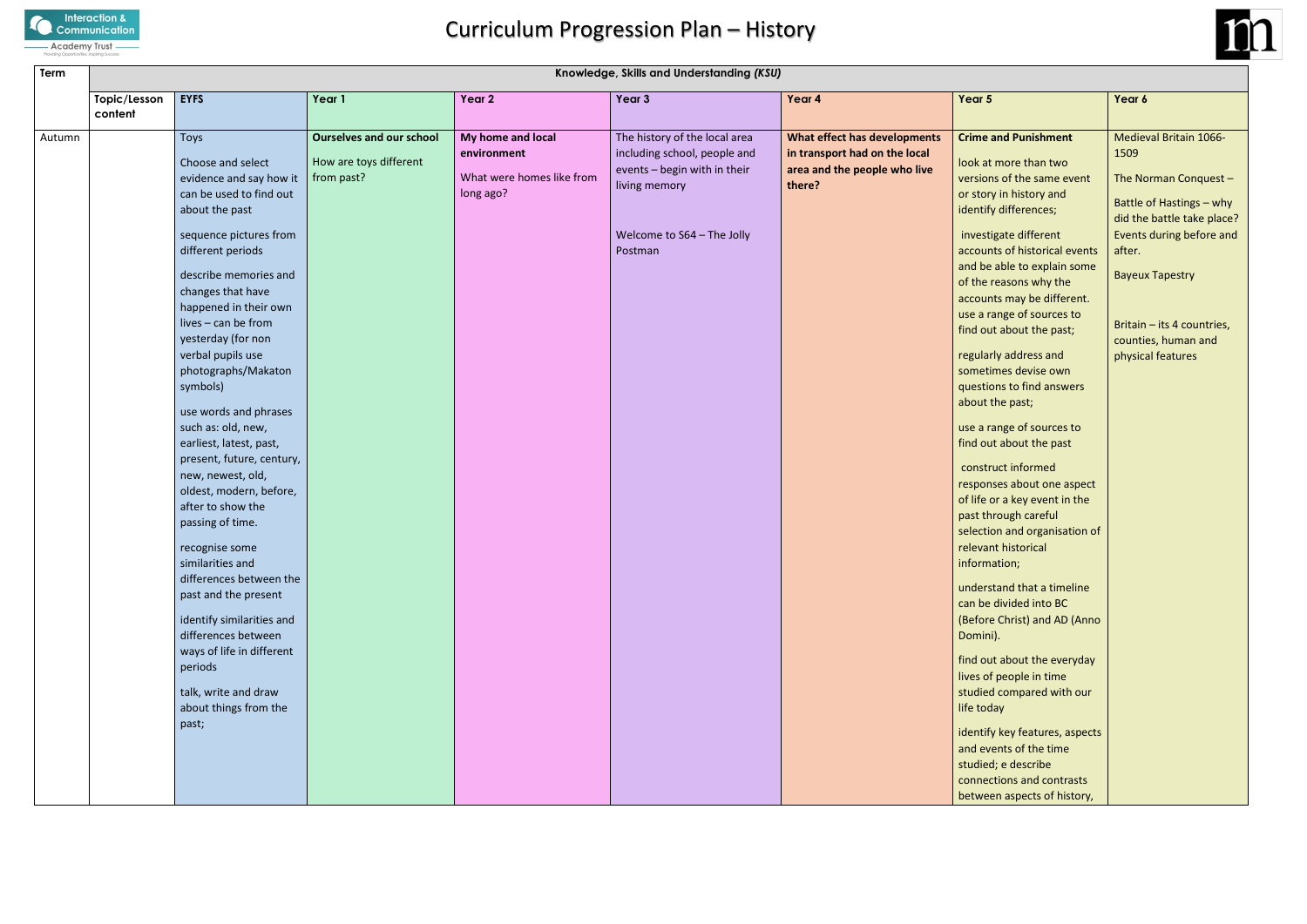

### Curriculum Progression Plan – History

|          | people, events and artefacts |  |
|----------|------------------------------|--|
| studied. |                              |  |
|          |                              |  |

**INalley – study of the Civilisation** 

e is the Indus Valley?

|        |                                      |                                                                                          |                                                                                                                                                                                                                                                                      |                                                                                                  |                                                                            | people,<br>studied.                           |
|--------|--------------------------------------|------------------------------------------------------------------------------------------|----------------------------------------------------------------------------------------------------------------------------------------------------------------------------------------------------------------------------------------------------------------------|--------------------------------------------------------------------------------------------------|----------------------------------------------------------------------------|-----------------------------------------------|
| Spring | <b>Stories</b><br>(see unit of work) | The Queen's Crown<br>(See unit of work)                                                  | <b>Significant explorers</b><br>observe and use pictures,<br>photographs and artefacts to<br>find out about the past;<br>explain that there are<br>different types of evidence<br>and sources that can be used                                                       | What was life like for Stone Age<br>people and how had it changed<br>by the end of the Iron Age? | <b>Settlements and Kingdoms</b><br><b>Anglo Saxons</b><br>Anglo Saxon life | <b>Indus Va</b><br><b>Indus Ci</b><br>Where i |
|        |                                      |                                                                                          | to help represent the past<br>equence artefacts and<br>events that are close<br>together in time;                                                                                                                                                                    |                                                                                                  |                                                                            |                                               |
|        |                                      |                                                                                          | use words and phrases such<br>as: old, new, earliest, latest,<br>past, present, future,<br>century, new, newest, old,<br>oldest, modern, before, after<br>to show the passing of time                                                                                |                                                                                                  |                                                                            |                                               |
|        |                                      |                                                                                          | recognise some similarities<br>and differences between the<br>past and the present; b<br>identify similarities and<br>differences between ways of<br>life in different periods; c<br>know and recount episodes<br>from stories and significant<br>events in history; |                                                                                                  |                                                                            |                                               |
|        |                                      |                                                                                          | describe significant<br>individuals from the past.<br>show an understanding of<br>historical terms, such as<br>monarch, parliament,<br>government, war,<br>remembrance; b talk, write<br>and draw about things from<br>the past                                      |                                                                                                  |                                                                            |                                               |
| Summer |                                      | <b>Special places and</b><br>journeys<br>What were seaside<br>holidays like in the past? | Events/ famous people<br>beyond living memory.<br>The Great Fire of London<br><b>Mary Seacole</b>                                                                                                                                                                    | Who were the Romans and<br>what did they do for Britain?                                         | Traders and Raiders - The<br><b>Vikings</b>                                | Ancient                                       |



nt Greece **Development of Church**, State and Society in Britain 1509-1745

#### **Half term on each**

1. What were the achievements of the earliest civilizations? – an overview of where and when the first civilizations appeared and a depth study of one of the following – Ancient Sumer, The Indus Valley, Ancient Egypt, The Shang Dynasty of Ancient China

2. A non-European society that provides contrast with British History- one study from early Islamic civilisation, including a study of Baghdad c. AD 900, Mayan civilisation c. AD 900, Benin (West Africa) c. AD 900-1300

What similarities and difference can you identify in places?

Early Civilizations. Egypt, China/India and Islamic.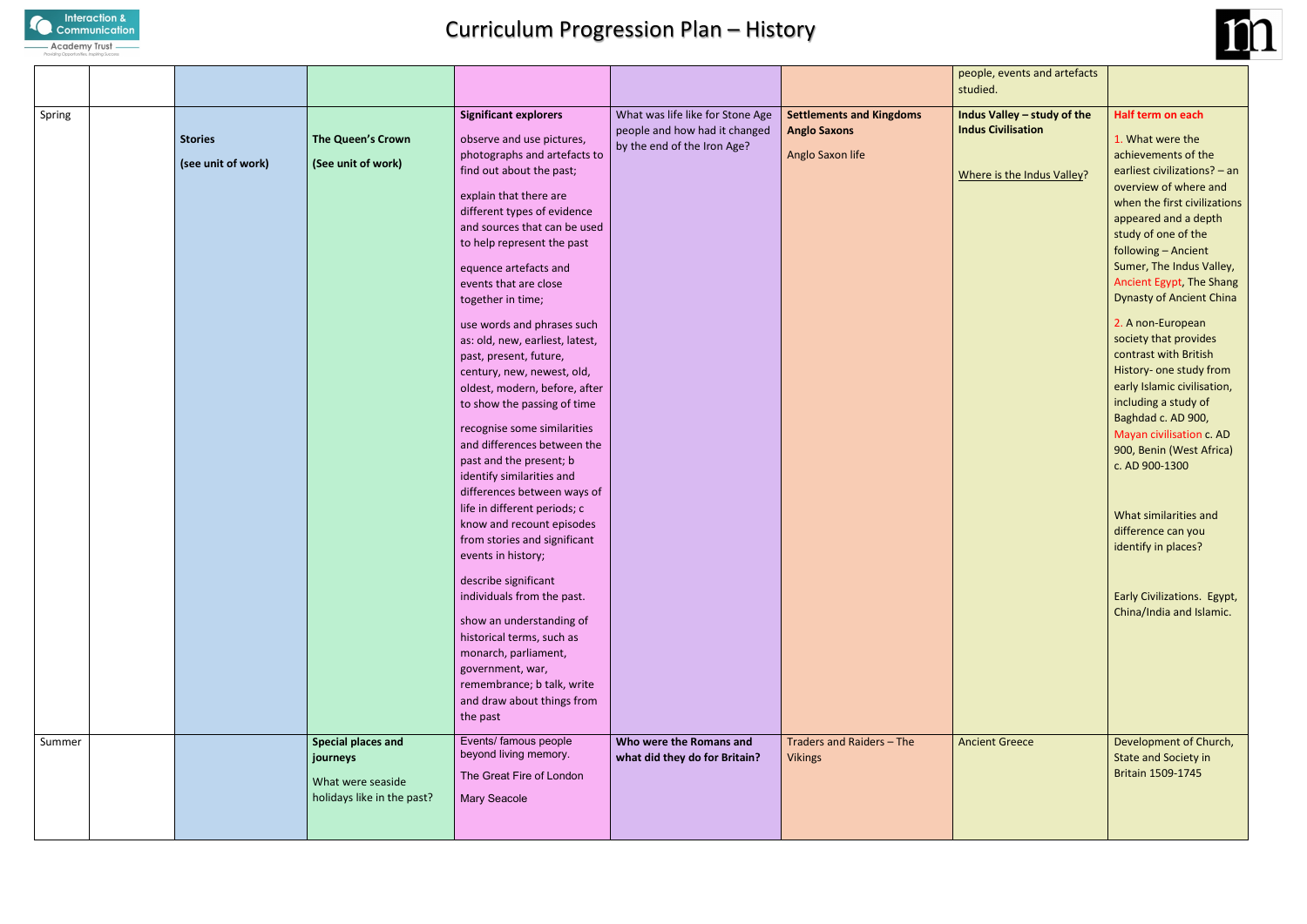

## Curriculum Progression Plan – History

|  |  |  | Name   |
|--|--|--|--------|
|  |  |  | descri |
|  |  |  | count  |
|  |  |  | Earth  |
|  |  |  |        |
|  |  |  |        |
|  |  |  |        |
|  |  |  |        |
|  |  |  |        |
|  |  |  |        |
|  |  |  |        |
|  |  |  |        |
|  |  |  |        |
|  |  |  |        |
|  |  |  |        |
|  |  |  |        |
|  |  |  |        |
|  |  |  |        |
|  |  |  |        |
|  |  |  |        |
|  |  |  |        |
|  |  |  |        |
|  |  |  |        |
|  |  |  |        |
|  |  |  |        |
|  |  |  |        |
|  |  |  |        |
|  |  |  |        |
|  |  |  |        |
|  |  |  |        |
|  |  |  |        |
|  |  |  |        |
|  |  |  |        |
|  |  |  |        |
|  |  |  |        |
|  |  |  |        |
|  |  |  |        |
|  |  |  |        |
|  |  |  |        |
|  |  |  |        |



and locate countries – ribing features of these ries.

quakes.

Countries of Europe, main cities, seas, weather and climate (change in climate from Ice Age to present day), coasts, rocks, weathering and soil.